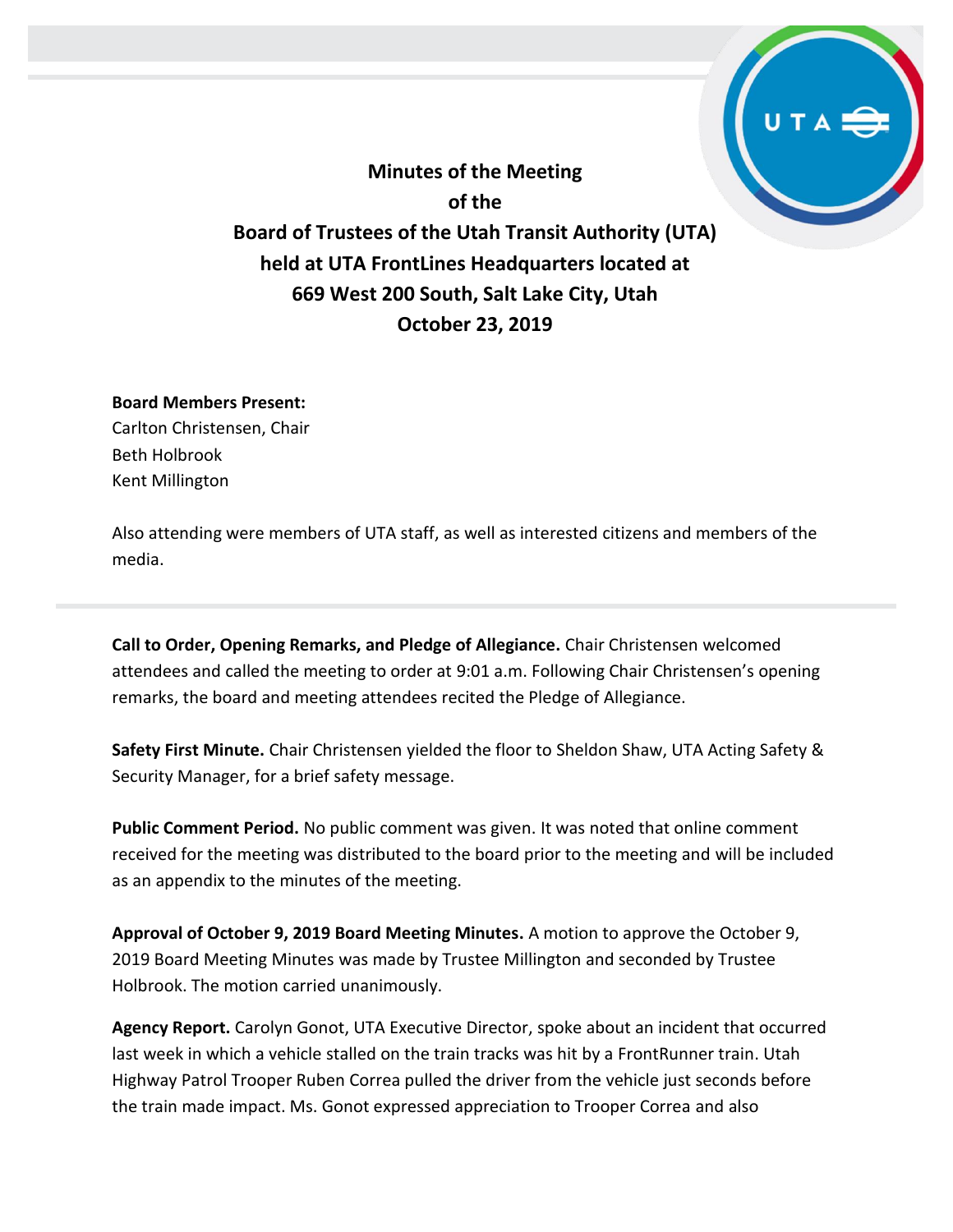recognized Riley Nelson, the UTA operator driving the train, for taking immediate action when the danger became apparent.

**Financial Report – September 2019.** Bob Biles, UTA Chief Financial Officer, reviewed the September 2019 financial report, including the monthly financial dashboard, sales tax collections, taxable sales by supersectors, taxable sales growth, expense variance by mode, and expense variance by type. Discussion ensued. Questions on sales tax collections in Utah County and parts expenses were posed by the board and answered by Mr. Biles.

**Third Quarter Investment Report.** Mr. Biles provided a summary of the activity in the agency's investment portfolio.

#### **Contracts, Disbursements, and Grants.**

**Change Order: Bus Shelter Contract Extension (Brasco International Inc.).** Mary DeLoretto, UTA Acting Chief Service Development Officer, was joined by G.J. LaBonty, UTA Manager of Customer Experience. Ms. DeLoretto summarized the change order, which exercises a one-year option on a three-year contract for the placement of shelters at bus stops with demonstrated high boarding activity. She noted the stops are selected in accordance with UTA's five-year capital improvement program. Discussion ensued. Questions on high boarding activity, geographic installation of shelters, and cost of shelters were posed by the board and answered by staff. Chair Christensen suggested standardizing the shelter models to reduce maintenance costs.

A motion to approve the change order was made by Trustee Holbrook and seconded by Trustee Millington. The motion carried unanimously.

**Change Order: Paratransit/Flex Route Cutaway Vehicles (Lewis Bus Group).** Eddy Cumins, UTA Chief Operating Officer, described the change order for the replacement of 25 paratransit/flex route vehicles. Discussion ensued. Questions on the inclusion of a cost pricing index in the contract and disposal of vehicles being replaced were posed by the board and answered by Mr. Cumins.

A motion to approve the change order was made by Trustee Millington and seconded by Trustee Holbrook. The motion carried unanimously.

**Pre-Procurement: Forty-Five Foot Commuter Buses.** Mr. Cumins explained the agency's intent to procure buses to replace the 2002 and 2004 MCI buses. Discussion ensued. Questions on intended use for the new buses (i.e., new service vs. existing service) and competitors to MCI were posed by the board and answered by Mr. Cumins.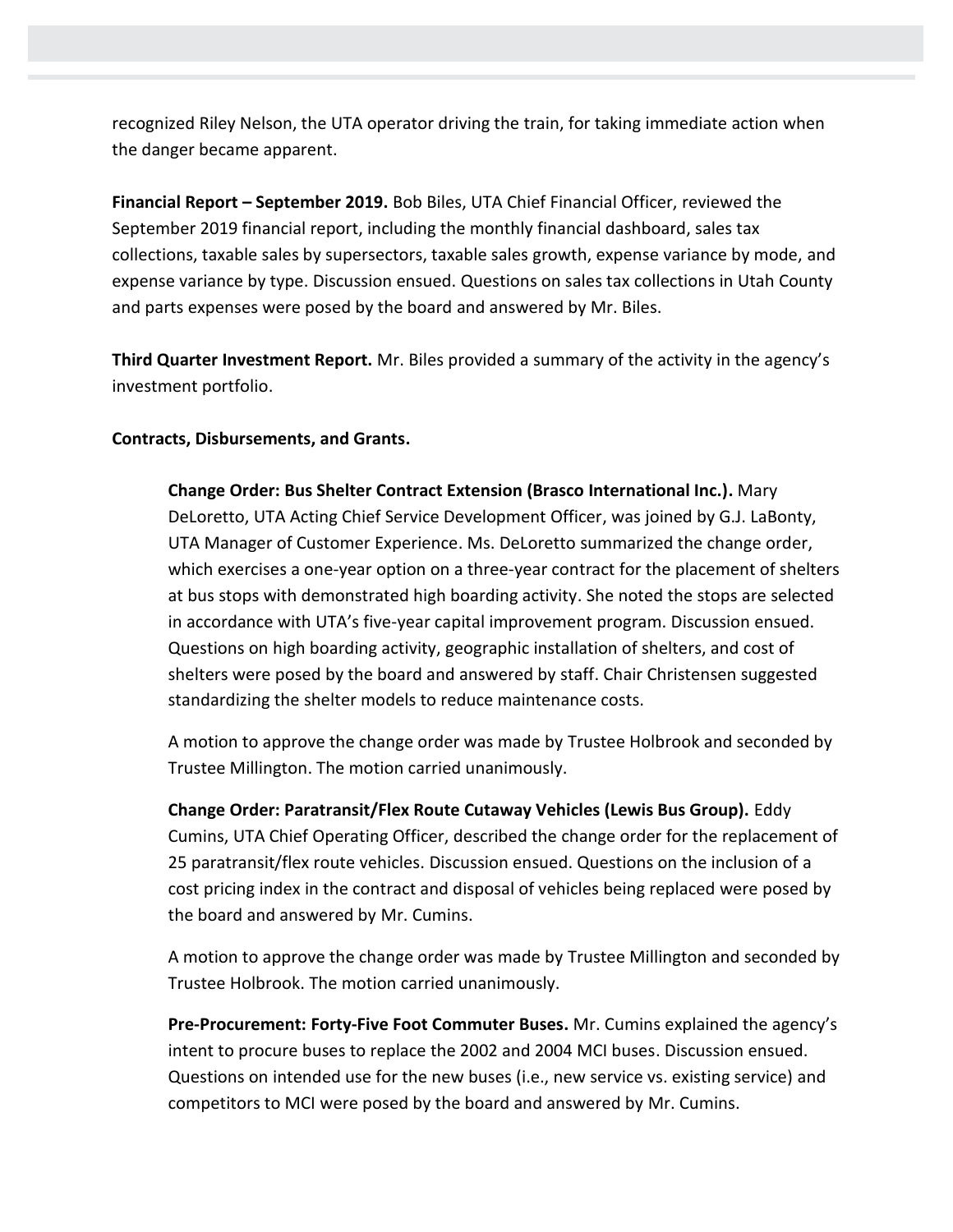#### **Discussion Items.**

**Agency 2020 Tentative Budget.** Ms. Gonot was joined by Mr. Biles. Mr. Biles reviewed the agency's 2020 tentative budget, summarizing the changes between the draft capital and operating budgets discussed during the board's September budget work sessions and the current capital and operating tentative budgets. Discussion ensued. Questions on contingency funds and the communication plan for the public hearing on the budget were posed by the board and answered by Mr. Biles.

**UTA Fare Policy Update.** Monica Morton, UTA Fares Director, was joined by Nichol Bourdeaux, UTA Chief Communications & Marketing Officer. Ms. Morton provided information on the UTA fare policy, low income fare initiatives, and cost of collection models. She offered to organize a pilot program using the FAREPAY card for use by persons who are homeless or low income. Questions on fare evasion and the schedule for finalizing the UTA fare policy were posed by the board and answered by Ms. Morton. During the discussion, the trustees provided feedback to staff as staff continues to refine the agency's fare policy. Specifically, the board suggested:

- Allowing children to ride free (at least on the weekends)
- Creating a pay-as-you-go option toward the purchase of a monthly pass
- Implementing a pass or reduced fare option for people leaving the criminal justice system (this pass could fit with options in either the existing or updated fare structure)
- Minimizing the number of fare scenarios (Trustee Millington mentioned a target of five)
- Instituting a policy of leniency and education for first-time fare evaders

Ms. Bourdeaux offered to provide information to the board on fare collection and fare evasion at a future meeting.

Chair Christensen expressed support for effecting a pilot for persons who are homeless or low income. Ms. Morton committed to bring a proposal to the board for review.

### **Other Business.**

**Next Meeting.** The next meeting of the board will be on Wednesday, October 30, 2019 at 9:00 a.m.

**Closed Session.** Chair Christensen indicated there were matters to be discussed in closed session relative to pending to reasonably imminent litigation. A motion for a closed session was made by Trustee Millington and seconded by Trustee Holbrook. The motion carried unanimously and the board entered closed session at 10:08 a.m.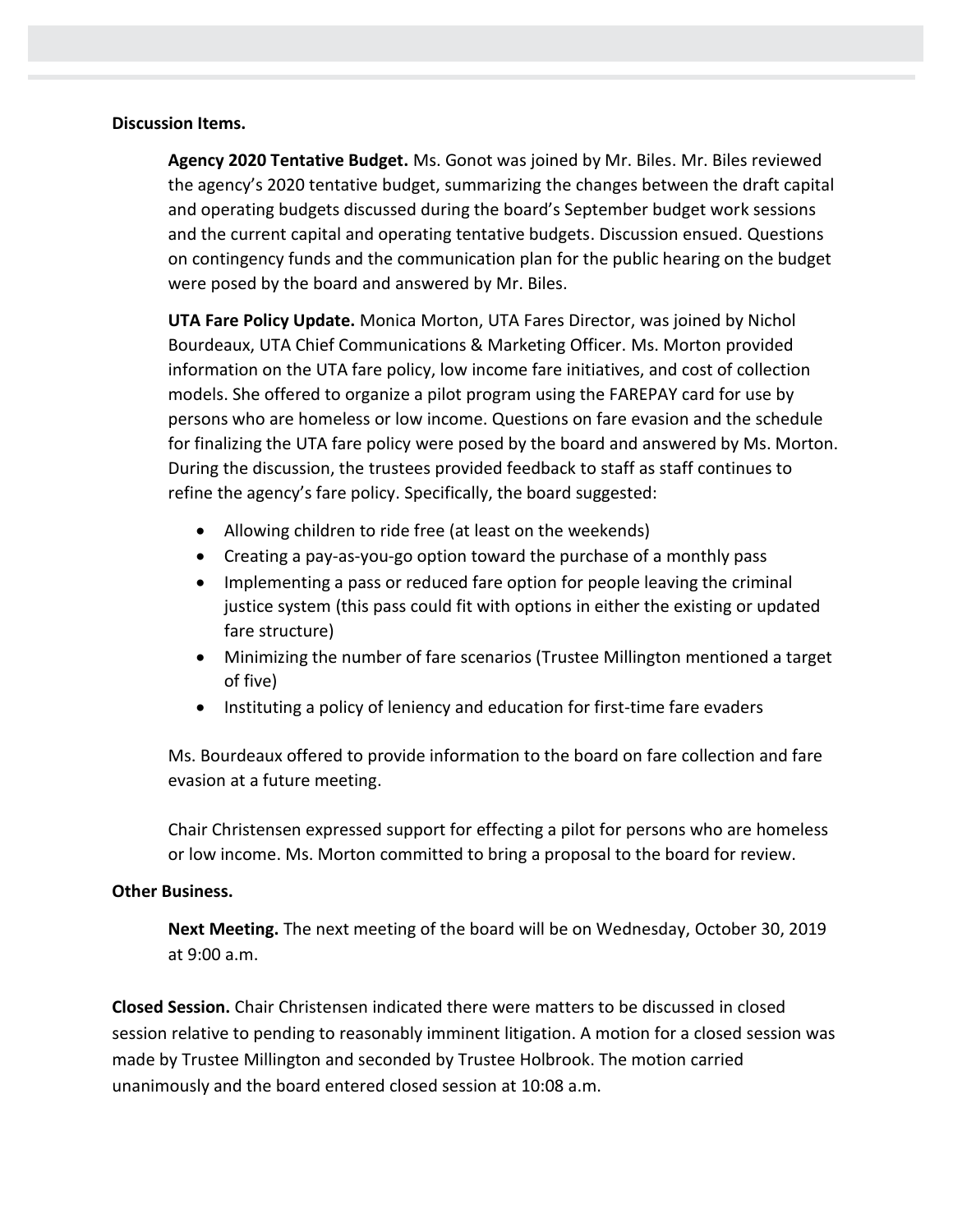**Open Session.** A motion to return to open session was made by Trustee Holbrook and seconded by Trustee Millington. The motion carried unanimously and the board returned to open session at 10:31 a.m.

**Adjournment.** The meeting was adjourned at 10:32 a.m. by motion.

Transcribed by Cathie Griffiths Executive Assistant to the Board Chair Utah Transit Authority [cgriffiths@rideuta.com](mailto:cgriffiths@rideuta.com) 801.237.1945

*This document is not intended to serve as a full transcript as additional discussion may have taken place; please refer to the meeting materials, audio, or video located at <https://www.utah.gov/pmn/sitemap/notice/565697.html> for entire content.*

*This document along with the digital recording constitute the official minutes of this meeting.*